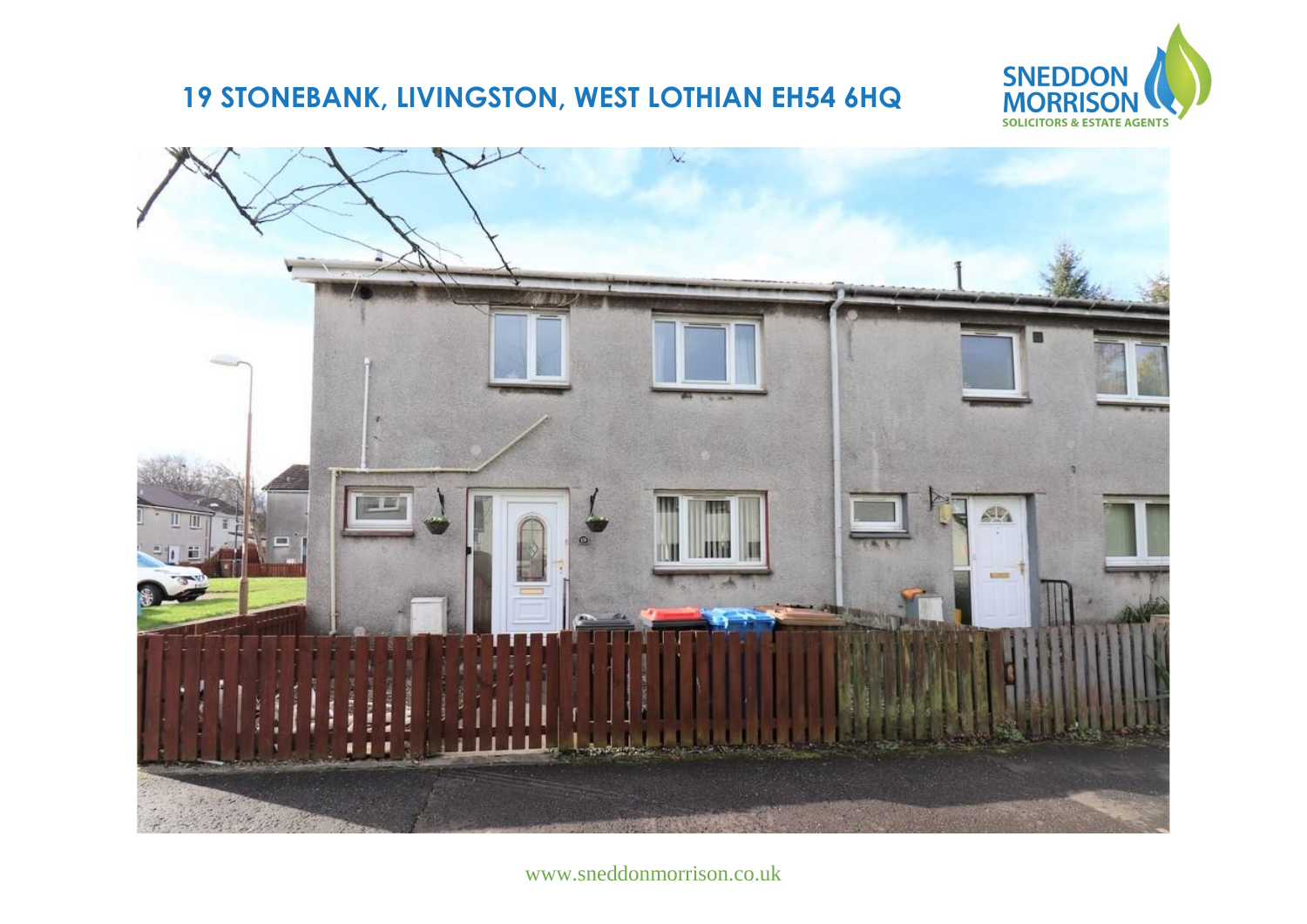**MUST VIEW!** Sneddon Morrison Estate Agents are delighted to offer this lovely three-bedroom end-terraced villa, set within a sought after location, to the open market. The property is in good condition throughout and benefits from gas central heating, double-glazing and contemporary kitchen and bathroom fittings. Comprising:

Entrance Hallway, Lounge/Dining area, Kitchen, WC, Three Bedrooms, Bathroom, Gardens to front & rear









This well presented three-bedroom endterraced villa lies in a quiet location within the popular Ladywell area of Livingston and must be viewed to appreciate what is on offer.

The property flows seamlessly from the minute you enter the hallway. The lounge, which is of natural décor, benefits from windows to the front and rear allowing volumes of natural light.

The modern grey kitchen has ample soft close base and wall-units with coordinated worktops, a stainless steel sink with drainer and a full range of integrated and freestanding appliances. The room further benefits from quality flooring and a UPVC glazed door, which provides access to the rear garden.

All three good-sized bedrooms have carpet to the floor and ample space for a range of freestanding furniture.

The modern bathroom suite comprises of a WC, wash hand basin over a pedestal and a bath with electric shower over. There is a wall-mounted radiator and the walls are fully lined with Perspex panels. The WC comprises of a WC and a wall-mounted wash hand basin.

The property has gardens to the front and rear, which are fully enclosed by a timber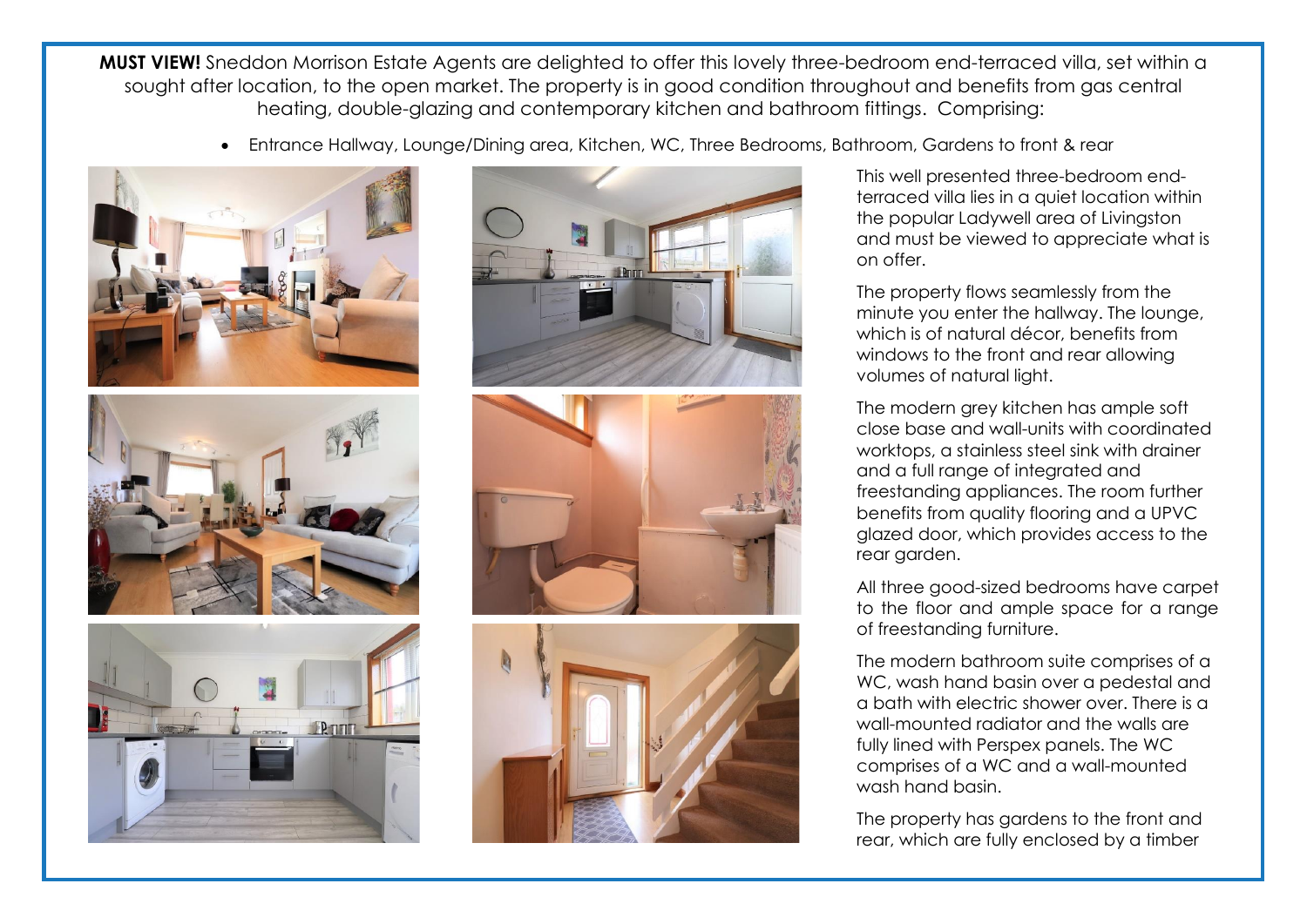perimeter fence. The front garden is of low maintenance and is laid with decorative stone chips. The rear garden is laid to lawn with a small paved patio area offering a great place to relax and enjoy the sunshine.

The property is fully double-glazed and has gas central heating.

Overall, this is a lovely home in a great location.

**EXTRAS** - Can be discussed and agreed with the seller.

**INFORMATION** - All sizes are recorded by laser tape measurement to give an indicative, approximate size only. Prospective purchasers should make their own enquiries - no warranty is given or implied. This schedule is not intended to, and does not form any contract.

**VIEWING -** Strictly by appointment through Sneddon Morrison Estate Agents – **01501 749269**

**OFFERS -** All offers should be submitted to the Whitburn office of Sneddon Morrison Estate Agents - **Fax No. – 01501 745440** 

**INTEREST -** It is important your solicitor notifies this office of your interest otherwise this property may be sold prior to your knowledge.

**OFFICE CONTACT -** Stacey Stirrat on **01501 749269**.

**THINKING OF SELLING? -** To arrange your FREE market valuation today simply call **01501 749269** and ask for Stacey Stirrat.